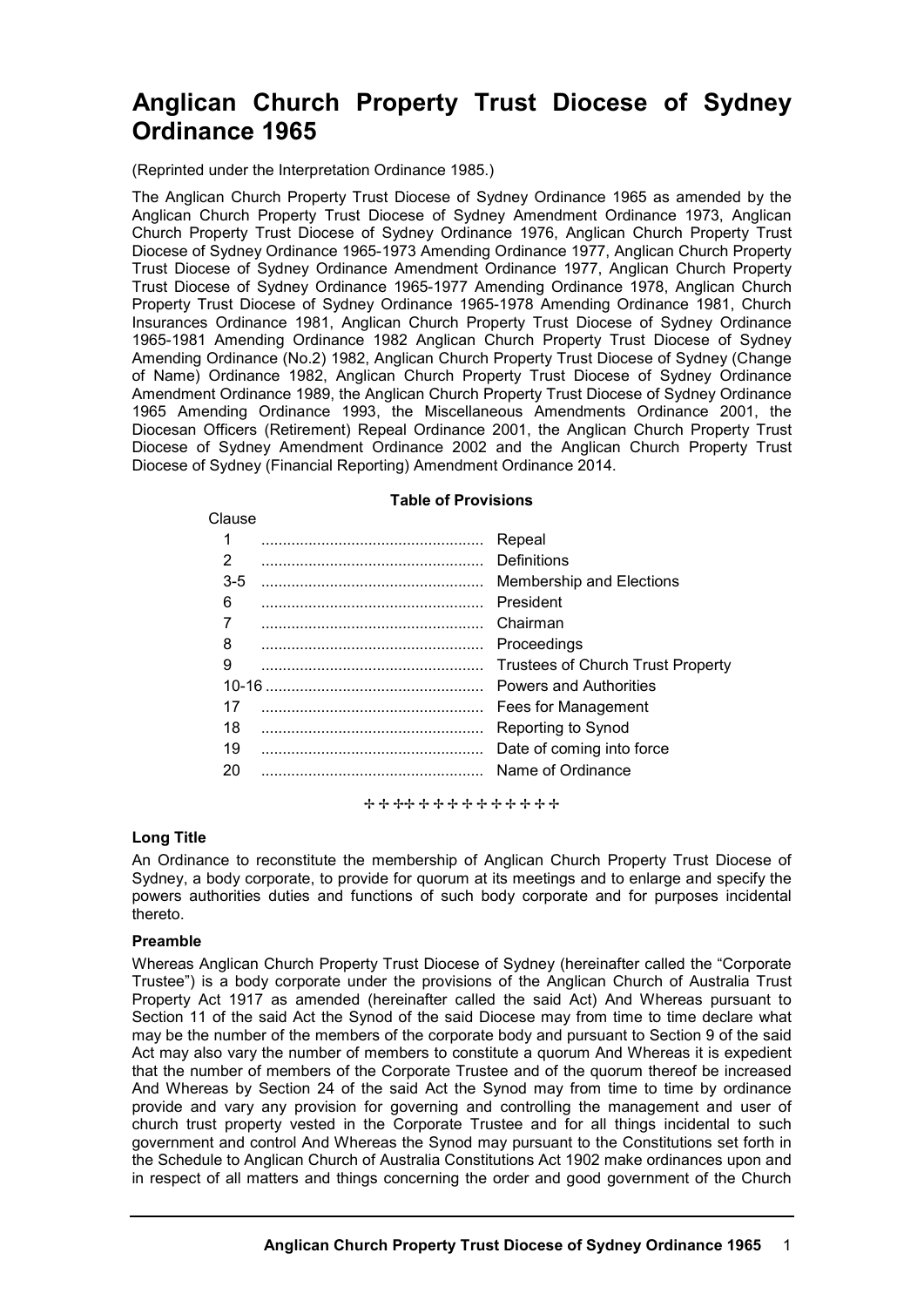within the said Diocese including the management and disposal of all church property moneys and revenues And Whereas it is expedient to provide for governing and controlling the management and user of such property moneys and revenues to the extent hereinafter appearing Now the Standing Committee of the Synod of the Diocese of Sydney in the name and place of the said Synod Hereby Ordains Declares Directs and Rules as follows.

# **Repeal**

1. Anglican Church Property Trust Diocese of Sydney (Increase of Membership) Ordinance 1956 (No. 17 of 1956) is hereby repealed.

# **Definitions**

2. In this Ordinance unless the contrary intention appears –

- (a) "board" means any council committee board or body constituted by or under the provisions of an ordinance whether incorporated or not to which the management control or user of any church trust property is thereby committed.
- (b) "church trust property" has the same meaning as in the said Act.
- (c) "diocesan organisation or body" means any board carrying out any social educational or other purposes of the Church within the Diocese of Sydney.
- (d) "Standing Committee" means the Standing Committee of the Synod of the Diocese of Sydney.

# **Membership and Elections**

3. The members of the Corporate Trustee shall be the Archbishop of Sydney and not more than ten other members of whom at least three shall be in Holy Orders and at least five shall be laypersons who before their election shall declare themselves to be members of the Anglican Church of Australia having an active affiliation with the said Church.

4. The members of the Corporate Trustee at the date when this Ordinance comes into operation are hereby continued in office.

4A. Subject to section 12 of the said Act and to clauses 4B and 4C each member of the Corporate Trustee shall hold office for a term of six (6) years provided that each member whose term comes to an end under this clause shall continue to hold office until his or her successor is elected.

4B. . . . . .

4C. A member of the Corporate Trustee whose term of office expires is eligible for re-election as a member of the Corporate Trustee.

4D. Subject to section 12 of the said Act and to clauses 4B and 4C, each member of the Corporate Trustee who is elected by the Standing Committee pursuant to the powers in section 14 of the Act which have been delegated to the Standing Committee pursuant to section 40 of the Act shall hold office until the first day of the ordinary session of the Synod next following such election. Each member whose term comes to an end under this clause shall continue to hold office until his or her successor is elected.

4E. (1) Subject to subclauses (2) to (4), any election by the Synod pursuant to section 14 of the said Act shall take place in accordance with the Synod Elections Ordinance 2000 and any ordinance which replaces or amends that Ordinance.

(2) The elections to take place during any ordinary session of a Synod shall be for members whose office is declared vacant pursuant to section 12 of the said Act by that Synod in the course of that ordinary session.

(3) The Standing Committee shall bring before each ordinary session of a Synod resolutions declaring vacancies in respect of the office of members who, during the period commencing on the first day of the last ordinary session of a Synod preceding that session and ending on the day preceding the first day of that session, have either –

- (a) held office for a term of six (6) years since the date on which that member was last elected which term expired during that period,
- $(b)$  . . . . .
- (c) been re-elected pursuant to clause 4B, or
- (d) been elected pursuant to clause 4D during that period.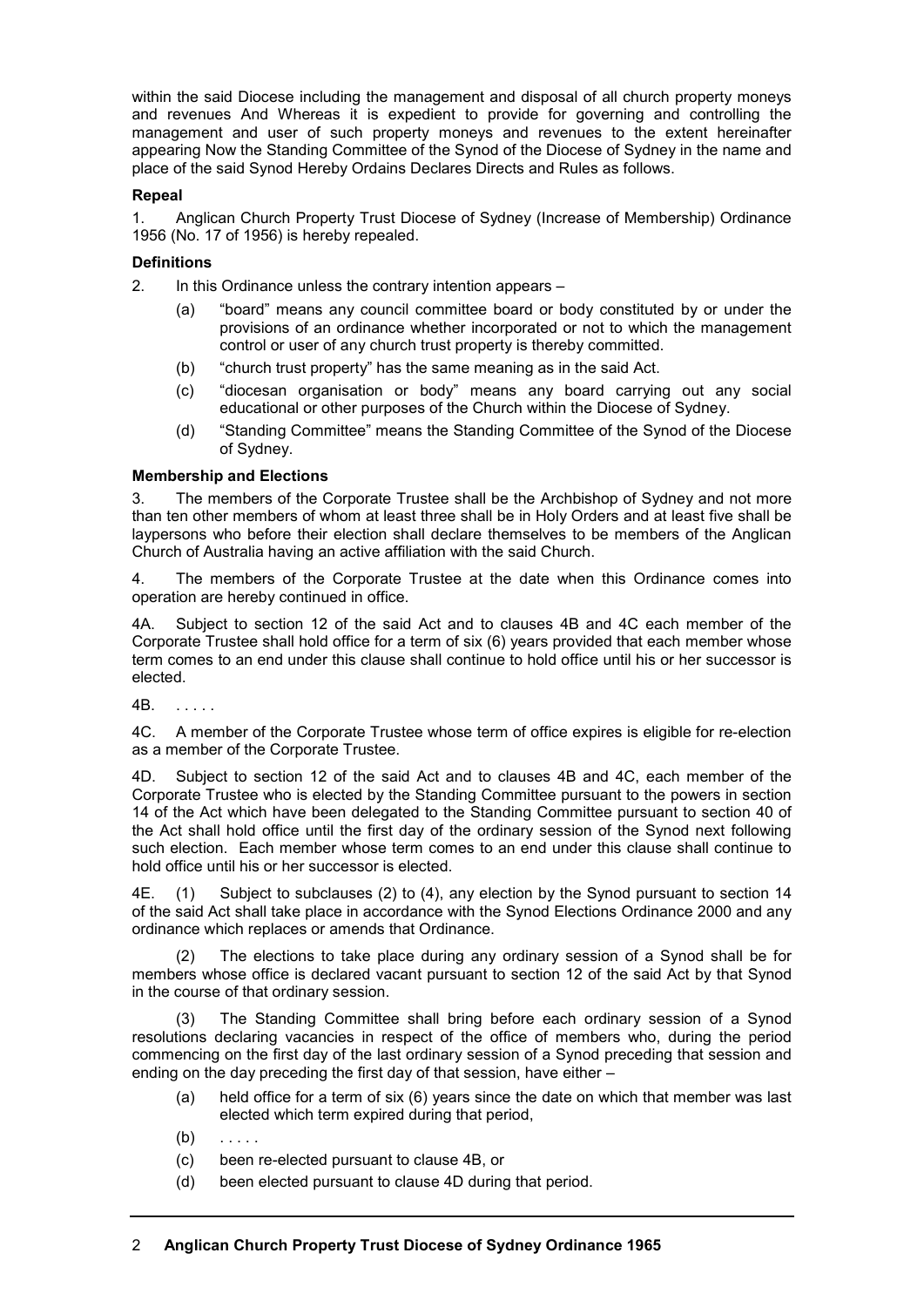(4) For the purposes of the said ordinances, the elections to take place during any ordinary session of a Synod shall be the elections to the vacancies to be declared pursuant to the resolutions described in subclause (3).

(5) No person shall be declared to be elected a member of the Corporate Trustee unless and until a vacancy has been declared pursuant to section 12 of the said Act.

5. The Standing Committee may, in the exercise of the powers conferred upon it to declare by resolution the existence of a vacancy in the office of a member of the Corporate Trustee by reason inter alia of the age of such member, have regard, subject to any special circumstances which it may deem relevant at the time of make such resolution, to the law relating to the retiring age of directors of public companies in New South Wales.

## **President**

6. The Archbishop shall be President of the Corporate Trustee.

# **Chairman**

7. The Corporate Trustee shall elect a member to be Chairman at meetings from which the President be absent and in the absence of the President and the Chairman may elect a member to be Deputy Chairman.

# **Proceedings**

8. (1) A quorum for the transaction of business at a meeting of the Corporate Trustee shall be four members of whom at least one shall be a member in Holy Orders and at least one shall be a member not in Holy Orders.

(1A) Subject to the provisions of this Ordinance, the Corporate Trustee may regulate its own proceedings and for that purpose has power to make, rescind or alter regulations from time to time.

(2) Any deed, or instrument, executed or signed, and any other act, matter, or thing done by any two members of the Corporate Trustee in pursuance of a resolution of the Corporate Trustee shall be as effectual as if the same had been executed, signed, or done by all the members of the Corporate Trustee.

(3) The members of the Corporate Trustee may pass a resolution without a meeting of the Corporate Trustee being held if all members entitled to vote on the resolution sign a document containing a statement that they are in favour of the resolution set out in the document.

- (4) For the purposes of clause  $8(3)$  –
- (a) separate copies of the document may be used for signing by the members if the wording of the resolution is identical in each copy; and
- (b) a facsimile message which is received by the secretary of the Corporate Trustee and is expressed to have been sent by a member is taken to be a document signed by that member at the time of receipt of the facsimile message by the secretary; and
- (c) the resolution is passed when the last member signs; and
- (d) the members are to ensure that the resolution is recorded in the minute book of the Corporate Trustee within 1 month.

# **Trustees of Church Property Trust**

9. The Corporate Trustee shall enquire and ascertain or appoint a committee or person to enquire and ascertain who is or are the trustee or trustees of all church trust property not vested in itself and may report to the Standing Committee thereupon and may recommend to the Standing Committee what action (if any) under section 19 of the said Act should be taken with respect to such property.

### **Powers and Authorities**

10. (1) With respect to all church trust property vested or to become vested in it the Corporate Trustee shall have and may subject to the policy and direction (if any) of Synod or the Standing Committee exercise absolute and full powers of managing and controlling such property and without limiting the generality of such powers and so far as may be necessary or convenient in the name and on behalf of the Corporate Trustee may –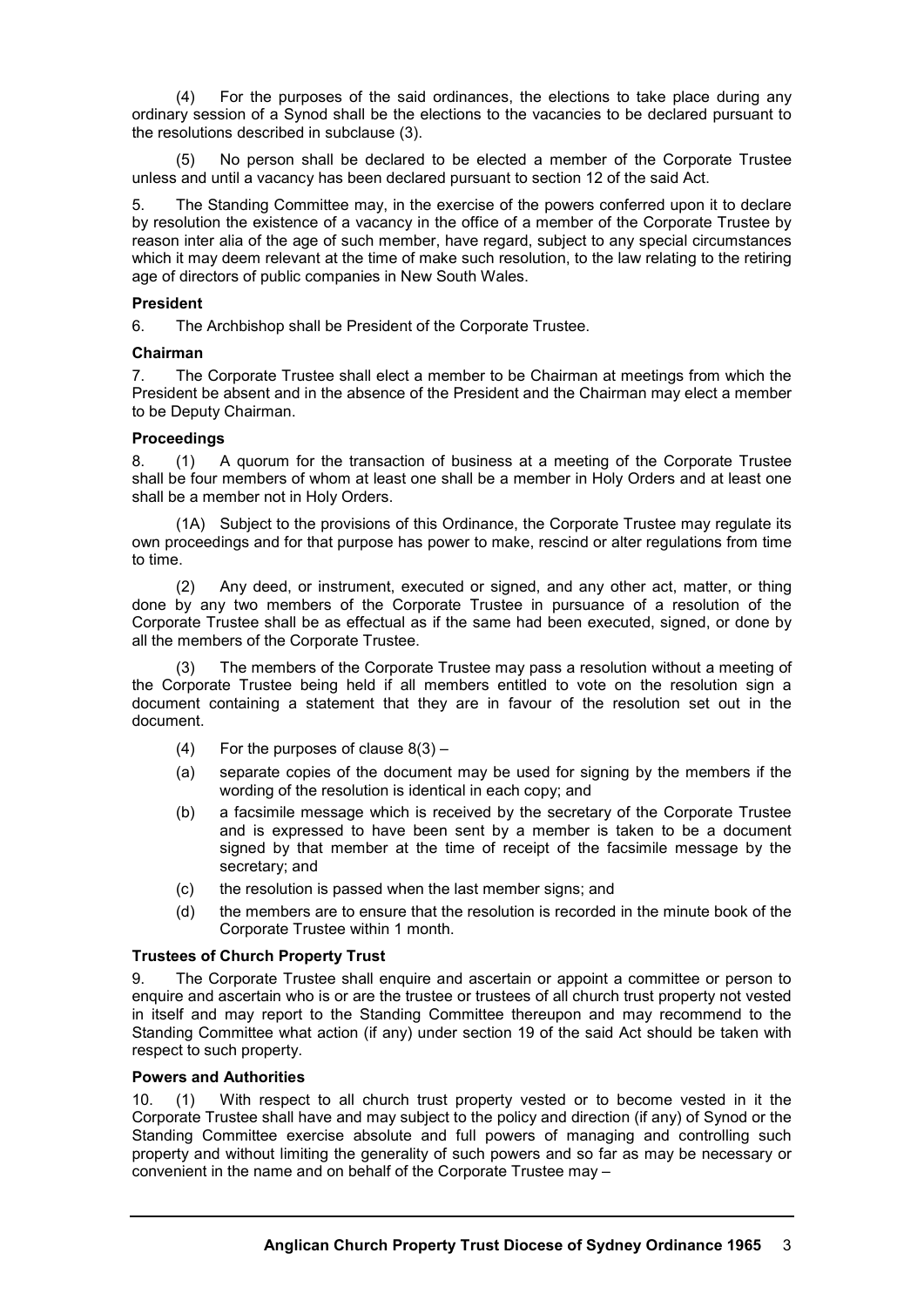- (a) Let or demise the said property or any part or parts thereof for any term not exceeding ten years or on building lease for any term not exceeding fifty years at such rents fixed or progressive and subject to such conditions as the Trust shall think fit save and except as hereinafter provided or grant a licence in respect of the said property or any part or parts thereof for any term not exceeding ten years.
- (b) Accept surrenders of leases licences and tenancies and release tenants and licensees from claims thereunder.
- (c) Receive and give effectual receipts for all moneys accruing from the said property for rent or on any account whatsoever.
- (d) Sub-divide the said property or any part or parts thereof and lay out and make roads streets and ways to be dedicated to the public or not and close existing roads streets and ways and grant easements rights of way or drainage.
- (e) Carry out repairs renovations and alterations of existing buildings on the said property and erect thereon new building or buildings.
- (f) Borrow such sum or sums of money on the security of the said property or of the future rents profits and other income arising therefrom or without security as it may deem necessary for any of the purposes set forth in this clause.
- (g) Use the revenues of the property not otherwise appropriated for any of the purposes aforesaid and for the payment of all costs charges and expenses of and incidental to the management and control of the said property.
- (h) Appoint and remove officers servants and agents and fix their remuneration if any.
- (i) Give or procure the giving of indemnities guarantees or undertakings.
- (j) Establish special funds in the nature of reserve funds sinking funds or otherwise.
- (k) For the purpose of developing any such property consisting of real estate form or join in forming a company.
- (l) Insure against loss or damage whether by fire or otherwise any insurable property and against any risk or liability which it would be prudent for a person to insure if he were acting for himself.

Provided that no part of the said property shall be let licensed or used for any such purpose as the Synod or the Standing Committee may by resolution disapprove.

(2) The powers and authorities aforesaid shall not apply to church trust property the control management or user of which is by ordinance committed to a board unless such board by resolution assents to the exercise thereof and Synod or Standing Committee by ordinance authorises the same.

(3) The powers and authorities aforesaid shall not apply to property held for the sole benefit of any parish provisional parish or provisional district unless a majority of the parish council in writing authorises the same.

- 11. (1) With respect to all moneys held by it for investment the Corporate Trustee
	- (a) may for the purpose of investment pool the same though subject to separate trusts and in respect of such pooled moneys may average gains losses and interests and deal with all matters and do all things incidental to such pooling.
	- (b) in addition to investing the same in trustee securities authorised by law, may exercise the following powers –
		- (i) to invest in shares of any company listed on any Australian Stock Exchange (other than companies carrying on a business of which Synod or Standing Committee may by resolution disapprove) and exercise rights to take up shares if such rights become available to it;
		- (ii) to invest in debentures issued by any such company;
		- (iii) to invest in any secured or unsecured notes (whether or not convertible into shares or stock) issued or to be issued by any such company;
		- (iv) to invest in units of any unit trust;
		- (v) to purchase any land;
		- (vi) to lend moneys,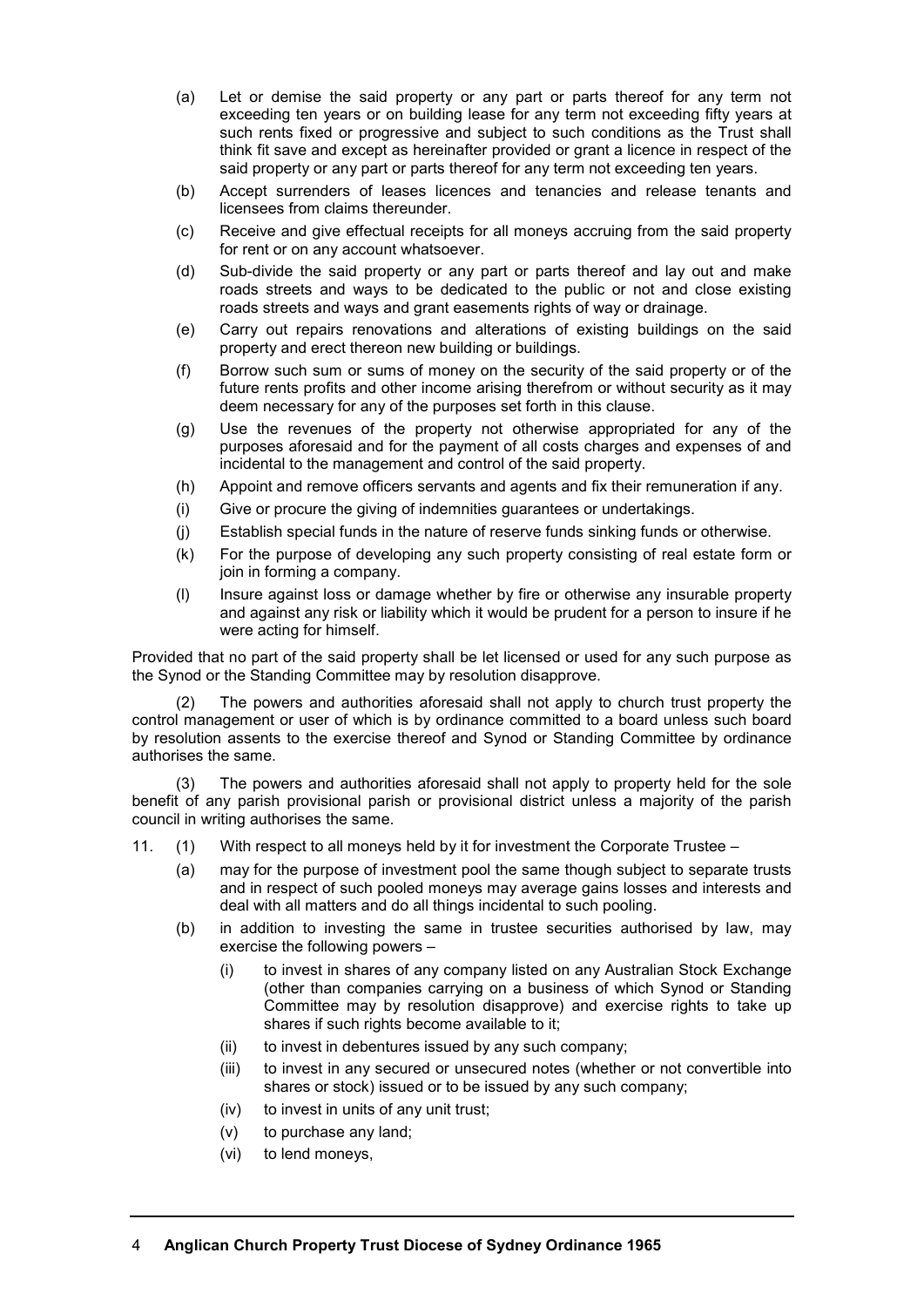- (vii) without limiting the generality of sub-paragraph (vi), to place moneys on deposit, and
- (viii) to invest in any security authorised by an ordinance of Synod.

Provided that nothing contained in this paragraph (b) shall be taken as authorising the Corporate Trustee to carry on the business of money-lending.

- (2) The Corporate Trustee may –
- (a) appoint any corporation to hold, on behalf of the Corporate Trustee, any church trust property being moneys referred to in subclause (1) of this clause or investments made pursuant to the powers conferred on the Corporate Trustee by that clause and of which the Corporate Trustee is the trustee, and
- (b) appoint the same or any other corporation to manage and advise on the investment realisation and reinvestment of all or any of such property, and
- (c) delegate to that corporation all or any one or more of the powers conferred upon the Corporate Trustee by subclause (1) of this clause.

Any such appointment or appointments may be made on such terms and conditions and at such remuneration as the Corporate Trustee may consider appropriate provided always that –

- (i) every such appointment shall contain a covenant to the effect that the corporation appointed shall not invest any church trust property in or retain any investment of church trust property in any company carrying on a business of which the Synod or the Standing Committee may by resolution disapprove after notice of that resolution has been given by the Corporate Trustee to that corporation, and
- (ii) no such appointment shall be made by the Corporate Trustee in relation to church trust property held for the sole benefit of any parish or provisional parish unless a majority of the parish council thereof in writing authorises the same.

Any corporation appointed by the Corporate Trustee pursuant to this subclause shall not be bound to enquire as to whether or not the requirements of paragraph (ii) (if applicable) have been complied with by the Corporate Trustee and shall be entitled to rely on a certificate from the Corporate Trustee to the effect that the said requirements have been satisfied or are not applicable as conclusive evidence of that fact.

12. The Corporate Trustee may at the request of Standing Committee investigate, or appoint some of its members to investigate, and report upon the audited accounts and financial position of any diocesan organisation or body.

13. (1) The Corporate Trustee may for the purpose of its activities engage staff and may, subject to the approval of Standing Committee take over staff engaged in the administrative activities of any diocesan organisation or body and may pay salaries and wages of persons engaged or taken over by it and make arrangements with the Standing Committee and any such organisation or body for contribution towards such salaries and wages.

(2) The Corporate Trustee by power of attorney, may appoint any corporation, firm, person or body of persons to be the attorney or attorneys of the Corporate Trustee for such purposes and with such powers, authorities and discretion (not exceeding those which the Corporate Trustee may have) and for such period and subject to such conditions as the Corporate Trustee may think fit.

14. The Corporate Trustee may appoint an executive officer with this or such other title with the approval of the Standing Committee and define his powers duties and functions in relation to property vested in it, administration of its policy or policies and all other activities and affairs under its government and control.

15. The Corporate Trustee shall take charge of and preserve all documents of title, securities, and other instruments relating to church trust property not otherwise kept or lodged under the provisions of an ordinance.

16. The Corporate Trustee may appoint or nominate a person or persons for election or appointment to a board where an ordinance so provides.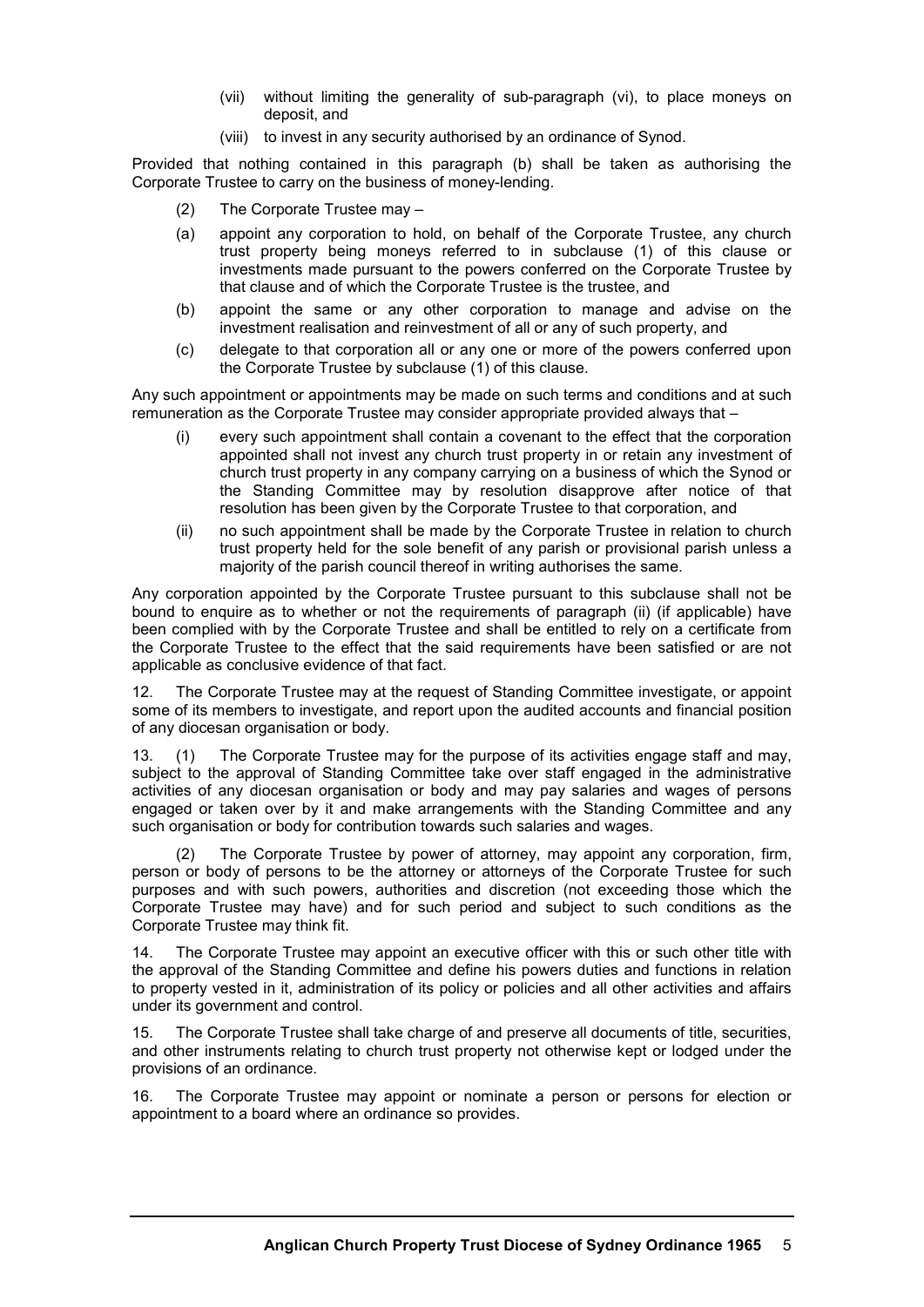# **Fees for Management**

17. (1) The Corporate Trustee may charge fees at the rate or rates last approved pursuant to Clause 17(3) for services provided by the Corporate Trustee in relation to church trust property held by if for the Diocese. Such fees may be charged in lieu of any revenues which might otherwise be applied pursuant to paragraph 10(1)(g).

(2) The Corporate Trustee may waive the whole or any part of any fee which would otherwise be payable.

- (3) A rate is or rates are approved for the purpose of this Clause if  $-$
- (a) notification of the rate or rates is given by the Property Trust to the Diocesan Secretary;
- (b) the notification is tabled at a meeting of the Standing Committee by the Diocesan Secretary or any member of the Standing Committee; and
- $(c)$  the rate or rates specified in the notification are either
	- (i) approved by resolution of the Standing Committee;
	- (ii) not disallowed by resolution of the Standing Committee passed at that meeting or at the next ordinary meeting of the Standing Committee.

### **Reporting to Synod**

18. By 30 June each year, the Corporate Trustee must submit to the Standing Committee for tabling at the next ordinary session of the Synod a report about its membership, structure and activities for the previous year ending 31 December.

### **Date of coming into force**

19. This Ordinance shall come into force upon such date as Standing Committee shall by resolution appoint.

### **Name of Ordinance**

20. This ordinance is the Anglican Church Property Trust Diocese of Sydney Ordinance 1965.

# **Note**

The date appointed by the Standing Committee pursuant to clause 18 was 1 April 1966.

## **Table of Amendments**

| Preamble  | Amended by Ordinance No 29, 1989.                                                                   |
|-----------|-----------------------------------------------------------------------------------------------------|
| Clause 2  | Amended by Ordinance No 29, 1989.                                                                   |
| Clause 3  | Amended by Ordinances Nos 40, 1973; 41, 1982 and 29, 1989.                                          |
| Clause 4A | Inserted by Ordinance No 39, 1976 and amended by Ordinance No<br>14.1982.                           |
| Clause 4B | Inserted by Ordinance No 39, 1976 and amended by Ordinances Nos<br>14, 1982; 29, 1989 and 59, 2001. |
| Clause 4C | Inserted by Ordinance No 39, 1977.                                                                  |
| Clause 4D | Inserted by Ordinance No 39, 1976 and amended by Ordinance No<br>14, 1982.                          |
| Clause 4E | Inserted by Ordinance No 39, 1977 and amended by Ordinances Nos<br>29, 1989; 32, 2001 and 59, 2001. |
| Clause 8  | Amended by Ordinances Nos 6, 1978; 29, 1989 and 39, 2002.                                           |